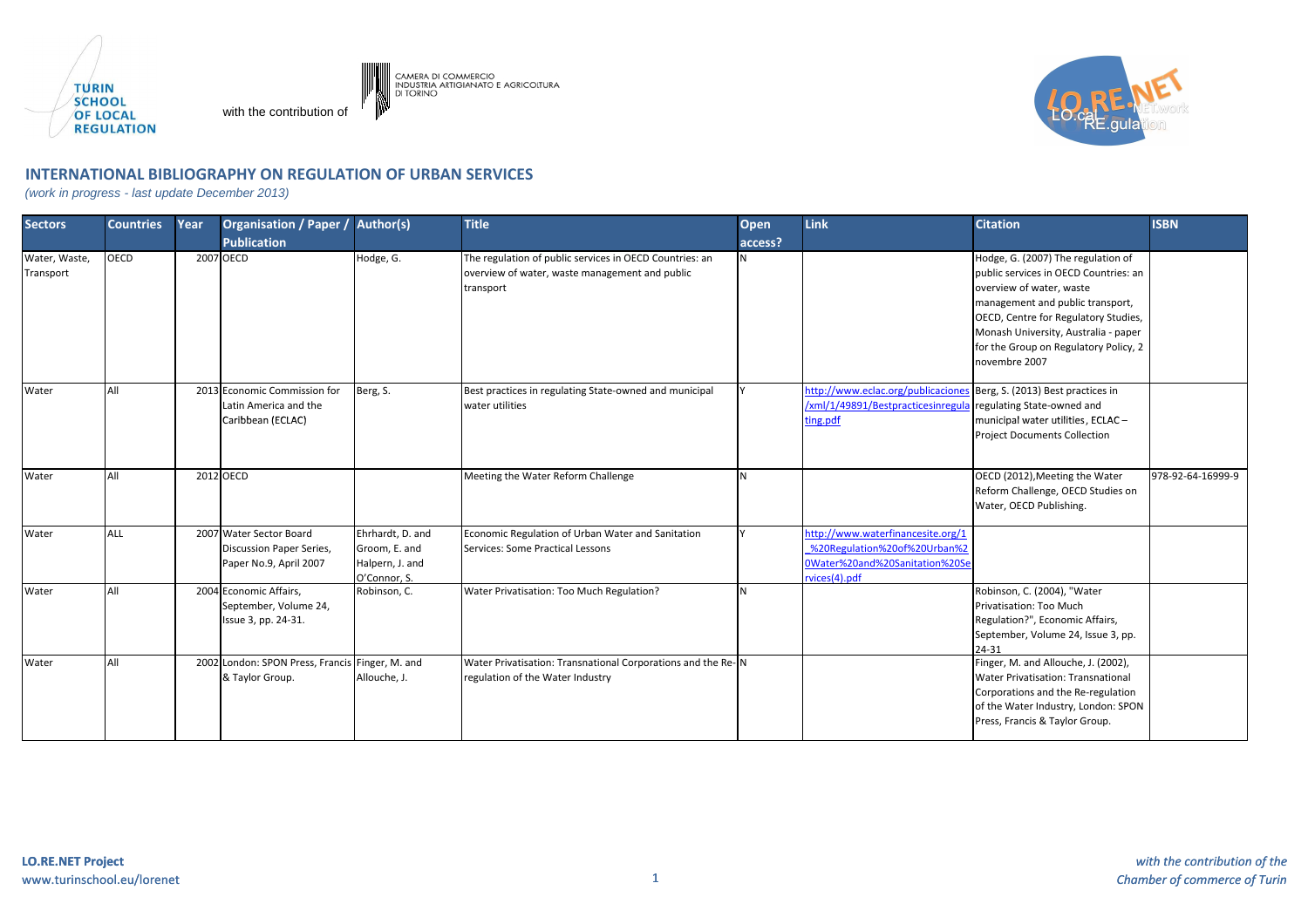| Water | AR                                       | 2013 Asian Development Bank                                                         | Torres, A.                               | Armenia: Fostering the Long-Term Financial Viability and<br>Sustainability of the Armenian Water and Sewerage<br>Company                                                                                                                |   | menia-fostering-long-term-<br>inancial-viability-and-sustainability<br>armenian-water-sewerage-compan                                              | http://www.adb.org/publications/a Torres, A. (2013) Armenia: Fostering<br>the Long-Term Financial Viability and<br>Sustainability of the Armenian Water<br>and Sewerage Company, ADB -<br>Central and West Asia Department<br>Working Paper Series No. 4     |                   |
|-------|------------------------------------------|-------------------------------------------------------------------------------------|------------------------------------------|-----------------------------------------------------------------------------------------------------------------------------------------------------------------------------------------------------------------------------------------|---|----------------------------------------------------------------------------------------------------------------------------------------------------|--------------------------------------------------------------------------------------------------------------------------------------------------------------------------------------------------------------------------------------------------------------|-------------------|
| Water | AT                                       | 2009 CIRIEC International                                                           | Klien, M.                                | Water Services in Austria - CIRIEC No. 2009/09                                                                                                                                                                                          |   | http://www.ciriec.ulg.ac.be/fr/telec   Klien, M. (2009) Water Services in<br>nargements/WORKING PAPERS/WP Austria, CIRIEC No. 2009/09<br>09-09.pdf |                                                                                                                                                                                                                                                              |                   |
| Water | BE                                       | 2009 CIRIEC International                                                           | Collignon, A. and<br>Gathon, H.-J.       | Management of water services in Belgium - CIRIEC No.<br>2009/07                                                                                                                                                                         |   | http://www.ciriec.ulg.ac.be/fr/telec<br>nargements/WORKING PAPERS/WP Management of water services in<br>09-07.pdf                                  | Collignon, A. and Gathon, H.-J. (2009)<br>Belgium, CIRIEC No. 2009/07                                                                                                                                                                                        |                   |
| Water | <b>DE</b>                                | 2009 CIRIEC International                                                           | Wackerbauer, J.                          | The Water Sector in Germany - CIRIEC No. 2009/11                                                                                                                                                                                        |   | http://www.ciriec.ulg.ac.be/fr/telec<br>nargements/WORKING PAPERS/WI<br>09-11.pdf                                                                  | Wackerbauer, J. (2009) The Water<br>Sector in Germany, CIRIEC No.<br>2009/11                                                                                                                                                                                 |                   |
| Water | DE                                       | 2008 Association of Drinking<br>Water from Reservoirs (ATT)<br>et al.               |                                          | Profile of the German Water Industry                                                                                                                                                                                                    |   | http://www.dvgw.de/fileadmin/dv<br>w/wasser/organisation/branchenbi<br>d en.pdf                                                                    | Association of Drinking Water from<br>Reservoirs (ATT) et al. (2008) Profile<br>of the German Water Industry                                                                                                                                                 |                   |
| Water | DE, AT, BE, ES,<br>FR, IT, SE, JP,<br>DZ | 2010 CIRIEC International                                                           | Bauby, P.                                | Discussion Seminar - Pavia (Italy), 24-25 September 2010<br>'Local services of general economic interest in Europe:<br>Facts, experiences and prospects"<br>Water services: what are the challenges? - Draft of the<br>Synthesis Report |   | nttp://www.ciriec.ulg.ac.be/fr/tele<br>nargements/pavie/pavie 2010 wa<br>er bauby txtl.pdf                                                         | Bauby, P. (2010) Discussion Seminar<br>Pavia (Italy), 24-25 September 2010<br>"Local services of general economic<br>interest in Europe: Facts, experiences<br>and prospects" Water services: what<br>are the challenges? - Draft of the<br>Synthesis Report |                   |
| Water | EECCA                                    | 2011 OECD                                                                           |                                          | Ten Years of Water Sector Reform in Eastern Europe,<br>Caucasus and Central Asia                                                                                                                                                        | N |                                                                                                                                                    | OECD (2011), Ten Years of Water<br>Sector Reform in Eastern Europe,<br>Caucasus and Central Asia, OECD<br>Studies on Water, OECD Publishing.<br>doi: 10.1787/9789264118430-en                                                                                | 978-92-64-11840-9 |
| Water | <b>ES</b>                                | 2009 CIRIEC International                                                           | Dizy Menéndez, D.<br>and Ruiz Cañete, O. | The Water Sector in Spain - CIRIEC No. 2009/04                                                                                                                                                                                          |   | http://www.ciriec.ulg.ac.be/fr/telec<br>09-04.pdf                                                                                                  | Dizy Menéndez, D. and Ruiz Cañete,<br>nargements/WORKING PAPERS/WP O. (2009) The Water Sector in Spain,<br>CIRIEC No. 2009/04                                                                                                                                |                   |
| Water | EU                                       | 2010 Public Services International Hall, D. and Lobina, E.<br>Research Unit (PSIRU) |                                          | Water companies in Europe 2010                                                                                                                                                                                                          |   | http://www.psiru.org/reports/2010<br>W-EWCS.doc                                                                                                    | Hall, D. and Lobina, E. (2010) Water<br>companies in Europe 2010, PSIRU                                                                                                                                                                                      |                   |
| Water | EU                                       | 2005 IWA Publishing, London                                                         | Ballance, T. and<br>Taylor, A.           | Competition and Regulation in Water: The Future of the<br>European Water Industry                                                                                                                                                       |   | http://www.iwapublishing.com/pdf<br>contents/isbn1843390493 conten<br>s.pdf                                                                        | Ballance, T. and Taylor, A. (2005)<br>Competition and Regulation in<br>Water: The Future of the European<br>Water Industry, IWA Publishing,<br>London                                                                                                        |                   |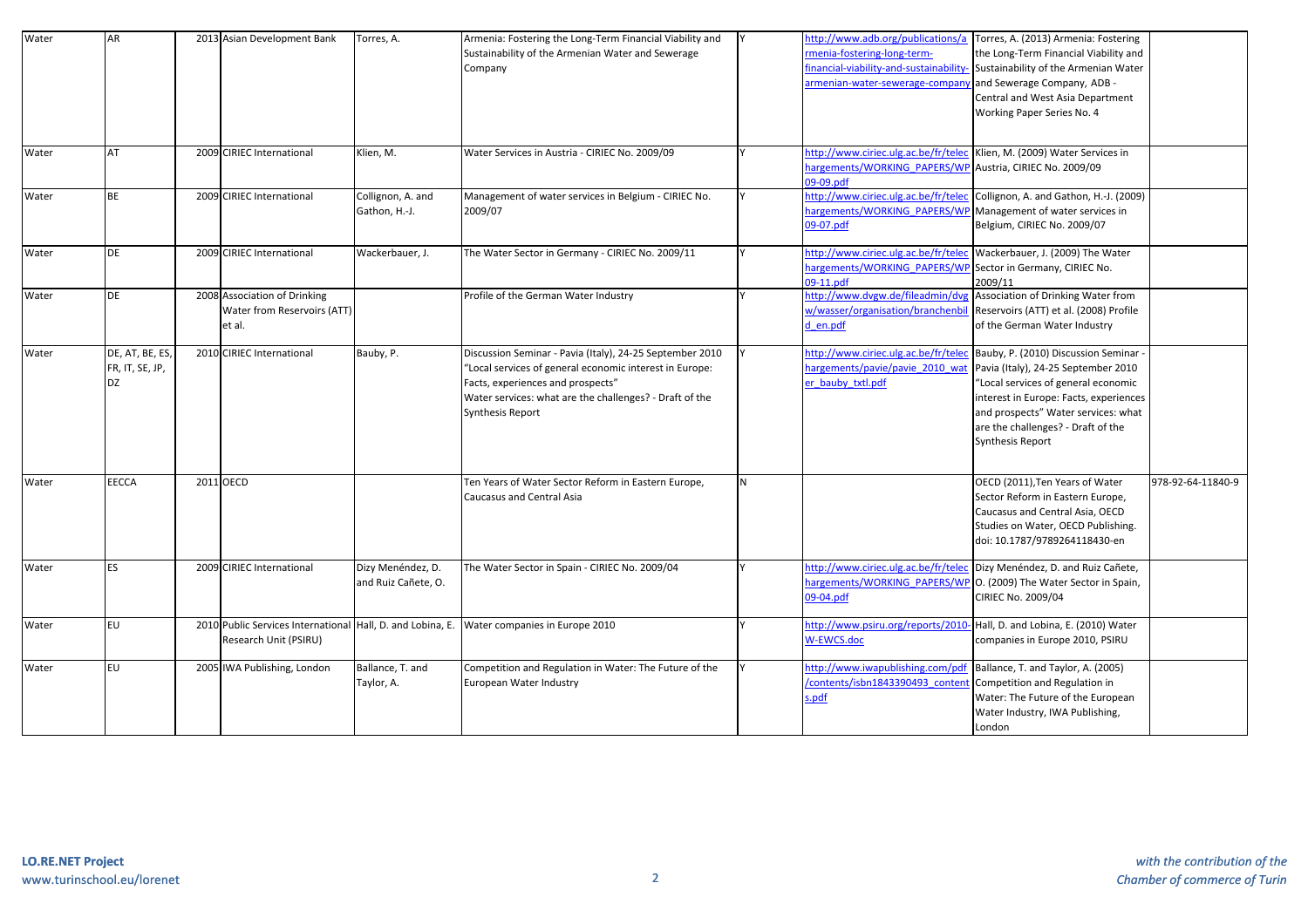| Water | <b>EU</b>    |      | 2000 European Commission                                |                     | COM(2000) 477 final - Pricing policies for enhancing the  |   | ttp://eur-                                                     | Communication from the                                                       |                   |
|-------|--------------|------|---------------------------------------------------------|---------------------|-----------------------------------------------------------|---|----------------------------------------------------------------|------------------------------------------------------------------------------|-------------------|
|       |              |      |                                                         |                     | sustainability of water resources                         |   | ex.europa.eu/LexUriServ/LexUriSe                               | Commission to the Council, the                                               |                   |
|       |              |      |                                                         |                     |                                                           |   | do?uri=COM:2000:0477:FIN:EN:PI                                 | European Parliament and the                                                  |                   |
|       |              |      |                                                         |                     |                                                           |   |                                                                | Economic and Social Committee -                                              |                   |
|       |              |      |                                                         |                     |                                                           |   |                                                                | Pricing policies for enhancing the                                           |                   |
|       |              |      |                                                         |                     |                                                           |   |                                                                | sustainability of water resources                                            |                   |
|       |              |      |                                                         |                     |                                                           |   |                                                                | (COM/2000/0477 final)                                                        |                   |
|       |              |      |                                                         |                     |                                                           |   |                                                                |                                                                              |                   |
| Water | FR.          |      | 2010 Le Monde                                           | Daniel, M. and Rey- | Distribution d'eau: la concurrence s'éveille, les prix    | N | http://www.lemonde.fr/cgi-                                     | Daniel, M. and Rey-Lefebvre, I. (2010)                                       |                   |
|       |              |      |                                                         | Lefebvre, I.        | baissent                                                  |   | oin/ACHATS/acheter.cgi?offre=ARC                               | Distribution d'eau: la concurrence                                           |                   |
|       |              |      |                                                         |                     |                                                           |   |                                                                | HIVES&type item=ART ARCH 30J& s'éveille, les prix baissent, Le Monde,        |                   |
|       |              |      |                                                         |                     |                                                           |   | objet id=1114902                                               | February 14th                                                                |                   |
|       |              |      |                                                         |                     |                                                           |   |                                                                |                                                                              |                   |
| Water | FR.          |      | 2009 CIRIEC International                               | Bauby, P.           | The French system of water services - CIRIEC No. 2009/03  |   | nttp://www.ciriec.ulg.ac.be/fr/tele                            | Bauby, P. (2009) The French system                                           |                   |
|       |              |      |                                                         |                     |                                                           |   | nargements/WORKING PAPERS/WF                                   | of water services, CIRIEC No.                                                |                   |
|       |              |      |                                                         |                     |                                                           |   | 09-03.pdf                                                      | 2009/03                                                                      |                   |
| Water | FR           |      | 2001 Annals of Public and                               | Elnaboulsi, J. C.   | Organization, Management and Delegation in the French     | N |                                                                | Elnaboulsi, J. C. (2001) Organization,                                       |                   |
|       |              |      | Cooperative Economics                                   |                     | Water Industry                                            |   |                                                                | Management and Delegation in the                                             |                   |
|       |              |      | 72(4): 507-547.                                         |                     |                                                           |   |                                                                | French Water Industry, Annals of                                             |                   |
|       |              |      |                                                         |                     |                                                           |   |                                                                | <b>Public and Cooperative Economics</b>                                      |                   |
|       |              |      |                                                         |                     |                                                           |   |                                                                | 72(4): 507-547.                                                              |                   |
|       |              |      |                                                         |                     |                                                           |   |                                                                |                                                                              |                   |
| Water | FR, UK       |      | 2004 Utilities Policy 12, pp. 41-50. Dore, M. H. I., J. |                     | Privatization of water in the UK and France - What can we | N |                                                                | Dore, M. H. I., J. Kushner, and Zumer,                                       |                   |
|       |              |      |                                                         | Kushner, and Zumer, | learn?                                                    |   |                                                                | K. (2004) Privatization of water in the                                      |                   |
|       |              |      |                                                         |                     |                                                           |   |                                                                | UK and France - What can we learn?,                                          |                   |
|       |              |      |                                                         |                     |                                                           |   |                                                                | Utilities Policy 12, pp. 41-50.                                              |                   |
| Water |              |      | 2009 CIRIEC International                               | Bardelli, L. and    | The Water Sector in Italy - CIRIEC No. 2009/01            |   |                                                                | http://www.ciriec.ulg.ac.be/fr/telec Bardelli, L. and Robotti, L. (2009) The |                   |
|       |              |      |                                                         | Robotti, L.         |                                                           |   | nargements/WORKING PAPERS/WP Water Sector in Italy, CIRIEC No. |                                                                              |                   |
|       |              |      |                                                         |                     |                                                           |   | 09-01.pdf                                                      | 2009/01                                                                      |                   |
| Water | KE, MZ, RWA, | 2006 |                                                         | Trémolet, S.        | Adapting regulation to the needs of the poor: Experience  |   | http://www.bpd-                                                | Trémolet, S. (2006) Adapting                                                 |                   |
|       | ZM           |      |                                                         |                     | in 4 East African countries                               |   |                                                                | regulation to the needs of the poor:                                         |                   |
|       |              |      |                                                         |                     |                                                           |   | waterandsanitation.org/bpd                                     | Experience in 4 East African                                                 |                   |
|       |              |      |                                                         |                     |                                                           |   | web/d/DOC 109.pdf?statsHa                                      |                                                                              |                   |
|       |              |      |                                                         |                     |                                                           |   | ndlerDone=1                                                    | countries, BDP Research Series                                               |                   |
| Water | <b>MX</b>    |      | 2013 OECD                                               |                     | Making Water Reform Happen in Mexico                      | N | ittp://www.oecd.org/gov/regiona                                | OECD (2013), Making Water Reform                                             | 9789264187672     |
|       |              |      |                                                         |                     |                                                           |   | oolicy/makingwaterreformhappen                                 | Happen in Mexico, OECD Studies on                                            |                   |
|       |              |      |                                                         |                     |                                                           |   | nexico.htm                                                     | Water, OECD Publishing                                                       |                   |
|       |              |      |                                                         |                     |                                                           |   |                                                                |                                                                              |                   |
| Water | <b>MZ</b>    |      | 2008 Hydroconseil                                       |                     | Improving water services in the peri-urban areas of       |   | nttp://www.hydroconseil.com/fr/ir                              | Hydroconseil (2008) Improving water                                          |                   |
|       |              |      |                                                         |                     | Maputo, Mozambique: the role of independent providers     |   | dex.php?option=com_docman&tas                                  | services in the peri-urban areas of                                          |                   |
|       |              |      |                                                         |                     |                                                           |   | doc download&gid=83&Itemid=8                                   | Maputo, Mozambique: the role of                                              |                   |
|       |              |      |                                                         |                     |                                                           |   | ⟨=en                                                           | independent providers, Field Note                                            |                   |
|       |              |      |                                                         |                     |                                                           |   |                                                                | Series Urban Water Supply                                                    |                   |
|       |              |      |                                                         |                     |                                                           |   |                                                                |                                                                              |                   |
| Water | <b>OECD</b>  |      | 2012 OECD                                               |                     | A Framework for financing water resources management      | N |                                                                | OECD (2012), A Framework for                                                 | 978-92-64-17981-3 |
|       |              |      |                                                         |                     |                                                           |   |                                                                | <b>Financing Water Resources</b>                                             |                   |
|       |              |      |                                                         |                     |                                                           |   |                                                                | Management, OECD Studies on                                                  |                   |
|       |              |      |                                                         |                     |                                                           |   |                                                                | Water,                                                                       |                   |
|       |              |      |                                                         |                     |                                                           |   |                                                                | OECD Publishing.                                                             |                   |
|       |              |      |                                                         |                     |                                                           |   |                                                                | http://dx.doi.org/10.1787/978926417                                          |                   |
|       |              |      |                                                         |                     |                                                           |   |                                                                | 9820-en                                                                      |                   |
|       |              |      |                                                         |                     |                                                           |   |                                                                |                                                                              |                   |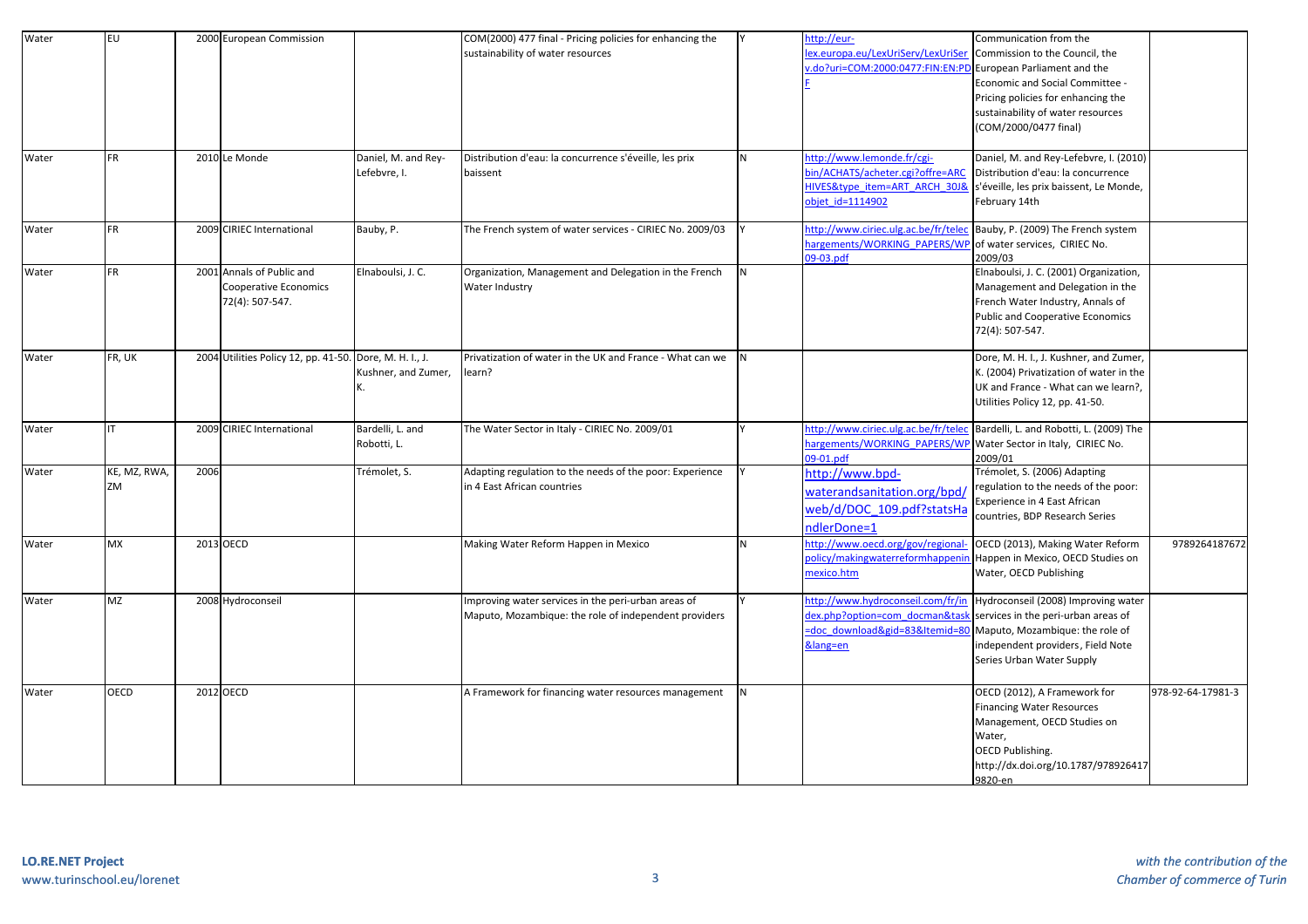| Water | <b>OECD</b> | 2008 OECD                                                  |                | Global Forum on Sustainable Development - Financing and N                                      |                |                                    | OECD (2008) Global Forum on             |  |
|-------|-------------|------------------------------------------------------------|----------------|------------------------------------------------------------------------------------------------|----------------|------------------------------------|-----------------------------------------|--|
|       |             |                                                            |                | pricing water: the roles of government policies, the private                                   |                |                                    | Sustainable Development - Financing     |  |
|       |             |                                                            |                | sector and civil society - ENV/EPOC/GF/SD(2008)1                                               |                |                                    | and pricing water: the roles of         |  |
|       |             |                                                            |                |                                                                                                |                |                                    | government policies, the private        |  |
|       |             |                                                            |                |                                                                                                |                |                                    | sector and civil society -              |  |
|       |             |                                                            |                |                                                                                                |                |                                    |                                         |  |
|       |             |                                                            |                |                                                                                                |                |                                    | ENV/EPOC/GF/SD(2008)1                   |  |
| Water | OECD        | 2004 OECD                                                  |                | Competition and regulation in the water sector -                                               | N              |                                    | OECD (2004) Competition and             |  |
|       |             |                                                            |                | DAFFE/COMP(2004)20                                                                             |                |                                    | regulation in the water sector -        |  |
|       |             |                                                            |                |                                                                                                |                |                                    | DAFFE/COMP(2004)20                      |  |
| Water | <b>TM</b>   | 2010 UNDP Turkmenistan                                     | Volovik, I     | Report - Assessment of Water Sector in Turkmenistan                                            |                | http://www.undptkm.org/files/pub   |                                         |  |
|       |             |                                                            |                |                                                                                                |                | cations/TM Water Sector Assess     |                                         |  |
|       |             |                                                            |                |                                                                                                |                | nent en.pdf                        |                                         |  |
| Water | UK          | 2008 DEFRA - Department for                                |                | Statutory Social and Environmental Guidance to the Water Y                                     |                | http://www.defra.gov.uk/environm   | DEFRA (2008) Statutory Social and       |  |
|       |             | Environment, Food and                                      |                | Services Regulation Authority (Ofwat)                                                          |                | ent/quality/water/industry/review/ | Environmental Guidance to the           |  |
|       |             | <b>Rural Affairs</b>                                       |                |                                                                                                |                | documents/ofwat-                   | Water Services Regulation Authority     |  |
|       |             |                                                            |                |                                                                                                |                | uidance080922.pdf                  | (Ofwat)                                 |  |
| Water | UK          | 2008 Public Services International Hall, D. and Lobina, E. |                | The illusions of competition in the water sector                                               |                | http://www.psiru.org/reports/200   | Hall, D. and Lobina, E. (2008) The      |  |
|       |             | Research Unit (PSIRU)                                      |                | - a response to the OFWAT/Cave consultations on                                                |                | 09-W-UKcompet.doc                  | illusions of competition in the water   |  |
|       |             |                                                            |                | introducing competition in the water sector in England and                                     |                |                                    | sector - a response to the              |  |
|       |             |                                                            |                | Wales                                                                                          |                |                                    | OFWAT/Cave consultations on             |  |
|       |             |                                                            |                |                                                                                                |                |                                    | introducing competition in the water    |  |
|       |             |                                                            |                |                                                                                                |                |                                    |                                         |  |
|       |             |                                                            |                |                                                                                                |                |                                    | sector in England and Wales, PSIRU      |  |
| Water | UK          | 2004 OECD                                                  |                | Working Party No. 2 on Competition and Regulation -                                            | N              |                                    | OECD (2004) Working Party No. 2 on      |  |
|       |             |                                                            |                | Roundtable on competition and regulation in the water                                          |                |                                    | Competition and Regulation -            |  |
|       |             |                                                            |                |                                                                                                |                |                                    |                                         |  |
|       |             |                                                            |                | sector - United Kingdom - DAFFE/COMP/WP2/WD(2004)6                                             |                |                                    | Roundtable on competition and           |  |
|       |             |                                                            |                |                                                                                                |                |                                    | regulation in the water sector -        |  |
|       |             |                                                            |                |                                                                                                |                |                                    | United Kingdom -                        |  |
|       |             |                                                            |                |                                                                                                |                |                                    | DAFFE/COMP/WP2/WD(2004)6                |  |
| Water | <b>UK</b>   | 2003 Geoforum 34: 359-374.                                 | Bakker, K. J.  | From public to private to  mutual? Restructuring water                                         | N <sub>1</sub> |                                    | Bakker, K. J. (2003) From public to     |  |
|       |             |                                                            |                | supply governance in England and Wales                                                         |                |                                    | private to  mutual? Restructuring       |  |
|       |             |                                                            |                |                                                                                                |                |                                    | water supply governance in England      |  |
|       |             |                                                            |                |                                                                                                |                |                                    | and                                     |  |
|       |             |                                                            |                |                                                                                                |                |                                    | Wales, Geoforum 34: 359-374.            |  |
| Water | UK          | 2001 Public Administration, 79                             | Maloney, W.A.  | Regulation in an Episodic Policy-Making Environment: The                                       | <b>N</b>       |                                    | Maloney, W.A. (2001), "Regulation in    |  |
|       |             | (3), pp. 625-642.                                          |                | Water Industry in England and Wales                                                            |                |                                    | an Episodic Policy-Making               |  |
|       |             |                                                            |                |                                                                                                |                |                                    | Environment: The Water Industry in      |  |
|       |             |                                                            |                |                                                                                                |                |                                    | England and Wales", Public              |  |
|       |             |                                                            |                |                                                                                                |                |                                    | Administration, 79 (3), pp. 625-642.    |  |
|       |             |                                                            |                |                                                                                                |                |                                    |                                         |  |
| Water | UK          | 2001 Utilities Policy 10: 117-127                          | Hern, R.       | Competition and access pricing in the UK water industry                                        | N              |                                    | Hern, R. (2001) Competition and         |  |
|       |             |                                                            |                |                                                                                                |                |                                    | access pricing in the UK water          |  |
|       |             |                                                            |                |                                                                                                |                |                                    | industry, Utilities Policy 10: 117-127. |  |
|       |             |                                                            |                |                                                                                                |                |                                    |                                         |  |
| Water |             |                                                            |                | 2009 Public Services International Hall, D. and Lobina, E. The private sector in water in 2009 |                | http://www.psiru.org/reports/2009  | Hall, D. and Lobina, E. (2009) The      |  |
|       |             | Research Unit (PSIRU)                                      |                |                                                                                                |                | 03-W-companies.doc                 | private sector in water in 2009, PSIRU  |  |
| All   | All         | 2008 Public Services International                         | Hall, D. and   | Municipal services: organisations, companies and                                               |                | http://www.psiru.org/reports/200   | Hall, D. and Lethbridge, J. (2008)      |  |
|       |             | Research Unit (PSIRU)                                      | Lethbridge, J. | alternatives                                                                                   |                | 11-munic.doc                       | Municipal services: organisations,      |  |
|       |             |                                                            |                |                                                                                                |                |                                    | companies and alternatives, PSIRU       |  |
|       |             |                                                            |                |                                                                                                |                |                                    | Reports, November 2008                  |  |
|       |             |                                                            |                |                                                                                                |                |                                    |                                         |  |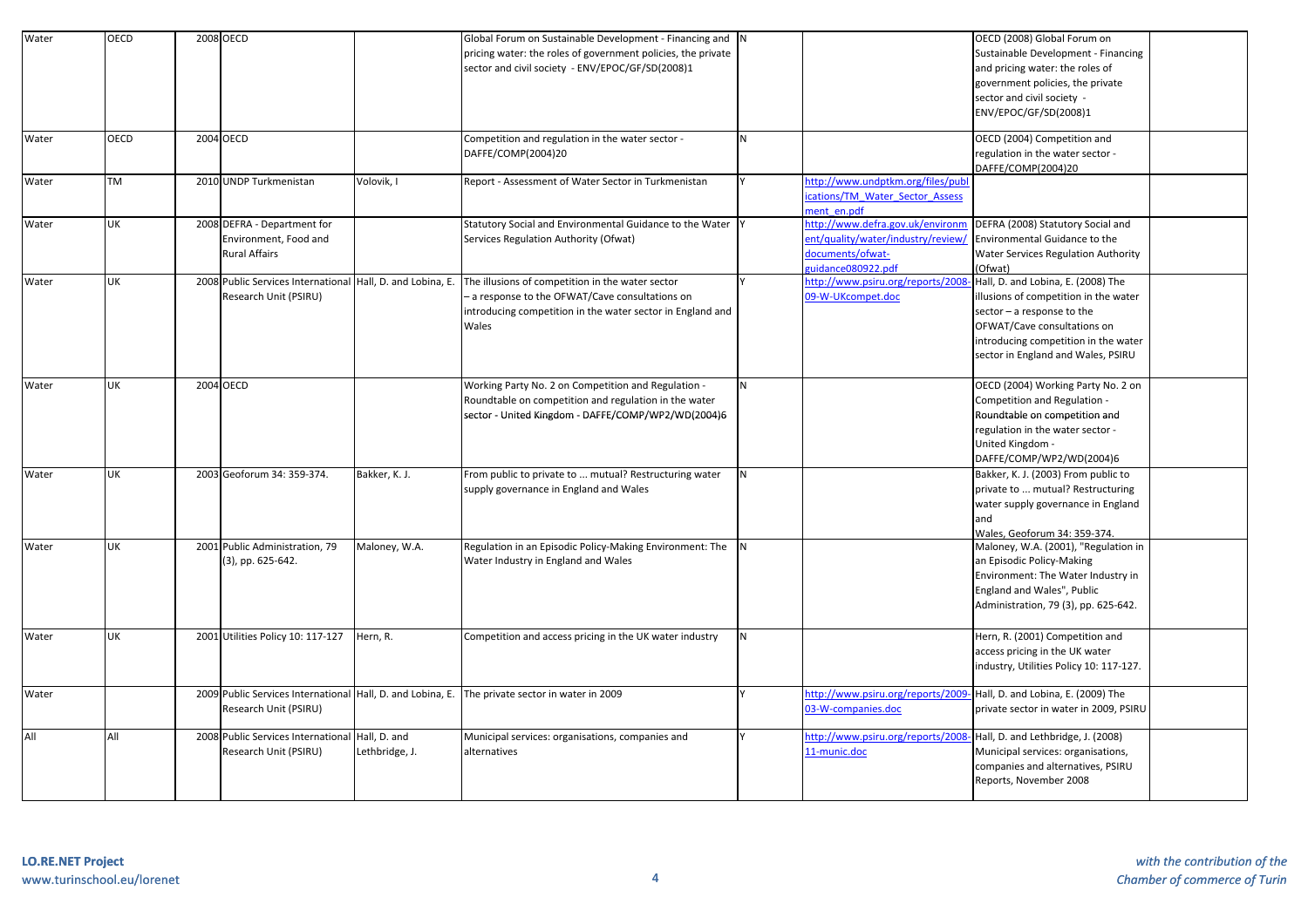| All | All |      | 2006 CRC Series on Competition,<br>Regulation and<br>Development, Edward Elgar<br>pp115-137.                                                        | Ogus, A. and Zhang,                           | Regulatory Reform in Developing Countries: Designing<br>Business Set-Up Processes, in Regulatory Governance in<br><b>Developing Countries</b> | N  |                                                                                                              | Ogus, A. and Zhang, Q. (2006)<br>Regulatory Reform in Developing<br>Countries: Designing Business Set-Up<br>Processes, in Regulatory Governance<br>in Developing Countries, edited by<br>Martin Minogue and Ledivina Carino,<br>CRC Series on Competition,<br>Regulation and Development,<br>Edward Elgar, pp115-137.      |  |
|-----|-----|------|-----------------------------------------------------------------------------------------------------------------------------------------------------|-----------------------------------------------|-----------------------------------------------------------------------------------------------------------------------------------------------|----|--------------------------------------------------------------------------------------------------------------|----------------------------------------------------------------------------------------------------------------------------------------------------------------------------------------------------------------------------------------------------------------------------------------------------------------------------|--|
| All | All |      | 2006 CRC Series on Competition,<br>Regulation and<br>Development, Edward Elgar,<br>pp3-16.                                                          | Minogue, M. and<br>Carino, L.                 | Introduction: Regulatory Governance in Developing<br>Countries, in Regulatory Governance in Developing<br>Countries                           | N  |                                                                                                              | Minogue, M. and Carino, L. (2006)<br>Introduction: Regulatory Governance<br>in Developing Countries, in<br>Regulatory Governance in<br>Developing Countries, edited by<br>Martin Minogue and Ledivina Carino,<br>CRC Series on Competition,<br>Regulation and Development,<br>Edward Elgar, pp3-16.                        |  |
| All | All |      | 2006 Journal of Economic<br>Literature<br>Vol. XLIV (June 2006), pp.<br>325–366                                                                     | Armstrong M.,<br>Sappington D. E. M.          | Regulation, Competition, and Liberalization                                                                                                   |    | ttp://else.econ.ucl.ac.uk/papers/u<br>ploaded/177.pdf                                                        | Armstrong M., Sappington D. E. M.<br>(2006) Regulation, Competition, and<br>Liberalization, Journal of Economic<br>Literature<br>Vol. XLIV (June 2006), pp. 325-366                                                                                                                                                        |  |
| All | All |      | 2006 Privatisation and Market<br>Development: Global<br>Movements in Public Policy<br>Ideas, Edited by Graeme<br>Hodge, Edward Elgar, pp127<br>147. | Gilardi, F., Jordana, J.<br>and Levi-Faur, D. | Regulation in the Age of Globalization: The Diffusion of<br>Regulatory Agencies across Europe and Latin America                               | N  |                                                                                                              | Gilardi, F., Jordana, J. and Levi-Faur,<br>D. (2006) Regulation in the Age of<br>Globalization: The Diffusion of<br>Regulatory Agencies across Europe<br>and Latin America, in Privatisation<br>and Market Development: Global<br>Movements in Public Policy Ideas,<br>Edited by Graeme Hodge, Edward<br>Elgar, pp127-147. |  |
| All | All | 2006 |                                                                                                                                                     | Freiberg, A.                                  | The Tools of Government and Regulatory Design,<br>presentation to the Australasian Compliance Institute,<br>Sydney, 26 April.                 | N. |                                                                                                              | Freiberg, A. (2006) The Tools of<br>Government and Regulatory Design,<br>presentation to the Australasian<br>Compliance Institute, Sydney, 26<br>April                                                                                                                                                                     |  |
| All | All | 2005 |                                                                                                                                                     | Armstrong M.,<br>Sappington D. E. M.          | Recent Developments in the Theory of Regulation -<br>Handbook of Industrial Organization (Vol. III), edited by M.<br>Armstrong and R. Porter  |    | ttp://enim.wiwi.hu-<br>erlin.de/vwl/wp/lehre/ws0607/Se<br>cted%20Topics/Dokumente/arms<br>ong-sappington.pdf | Armstrong M., Sappington D. E. M.<br>(2005) Recent Developments in the<br>Theory of Regulation - Handbook of<br>Industrial Organization (Vol. III),<br>edited by M. Armstrong and R. Porter                                                                                                                                |  |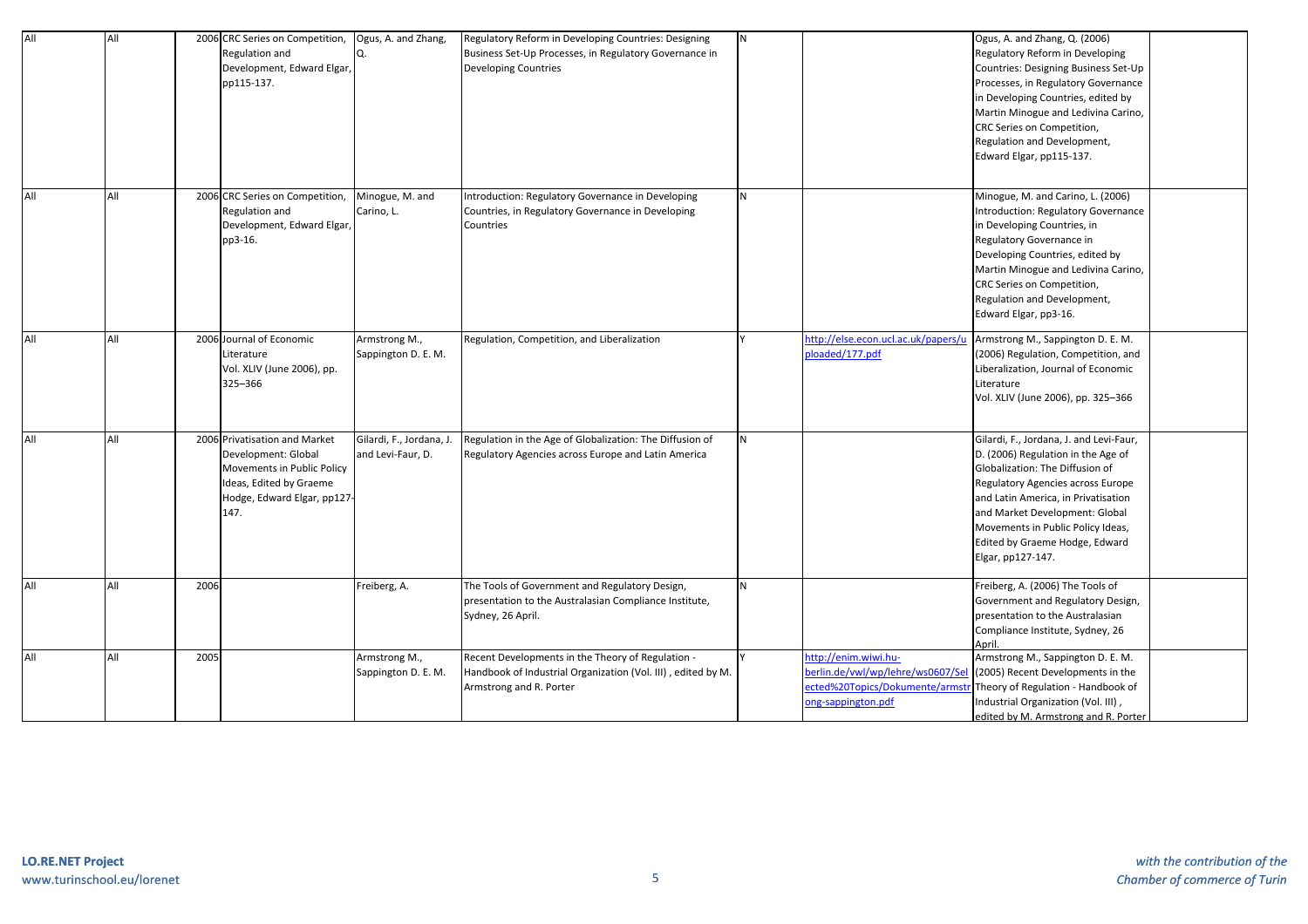| All | All         |      | 2004 Leading Issues in          | Minogue, M.           | Public Management and Regulatory Governance: Problems N       |              |                                      | Minogue, M. (2004) Public              |                    |
|-----|-------------|------|---------------------------------|-----------------------|---------------------------------------------------------------|--------------|--------------------------------------|----------------------------------------|--------------------|
|     |             |      | Regulation, Competition         |                       | of Policy Transfer to Developing Countries                    |              |                                      | Management and Regulatory              |                    |
|     |             |      | and Development, edited         |                       |                                                               |              |                                      | Governance: Problems of Policy         |                    |
|     |             |      | by Paul Cook, Colin             |                       |                                                               |              |                                      | Transfer to Developing Countries, in   |                    |
|     |             |      | Kirkpatrick, Martin Minogue     |                       |                                                               |              |                                      | Leading Issues in Regulation,          |                    |
|     |             |      | and David Parker, Edward        |                       |                                                               |              |                                      | Competition and Development,           |                    |
|     |             |      | Elgar, pp165-181.               |                       |                                                               |              |                                      | edited by Paul Cook, Colin             |                    |
|     |             |      |                                 |                       |                                                               |              |                                      | Kirkpatrick, Martin Minogue and        |                    |
|     |             |      |                                 |                       |                                                               |              |                                      | David Parker, Edward Elgar, pp165-     |                    |
|     |             |      |                                 |                       |                                                               |              |                                      |                                        |                    |
| All | All         |      | 2004 World Bank Policy Research | Kessides, I.          | Reforming Infrastructure: Privatisation, Regulation and       |              | ttp://www-                           | Kessides, I. (2004) Reforming          |                    |
|     |             |      | Report - Oxford University      |                       | Competition                                                   |              | wds.worldbank.org/external/defaul    | Infrastructure: Privatisation,         |                    |
|     |             |      | Press, Washington.              |                       |                                                               |              | t/WDSContentServer/IW3P/IB/2004      | Regulation and Competition, World      |                    |
|     |             |      |                                 |                       |                                                               |              | 06/16/000012009 200406161438         | Bank Policy Research Report - Oxford   |                    |
| All | Asia        |      | 2004 Asian Development Bank     | Kirkpatrick, C. and   | Infrastructure Regulation: Models for Developing Asia         |              | nttp://www.adbi.org/files/2005.01    | Kirkpatrick, C. and Parker, D. (2004)  |                    |
|     |             |      | nstitute                        | Parker, D.            |                                                               |              | 14.rp60.infrastructure.regulation.as | Infrastructure Regulation: Models for  |                    |
|     |             |      |                                 |                       |                                                               |              | a.pdf                                | Developing Asia, ADB Institute         |                    |
|     |             |      |                                 |                       |                                                               |              |                                      | Research Paper Series No. 60           |                    |
|     |             |      |                                 |                       |                                                               |              |                                      |                                        |                    |
| All | BR, MX, PE, |      | 2004 World Bank Institute       | Guash, J. L.          | Granting and negotiating infrastructure concessions -         | $\mathsf{N}$ |                                      | Guash, J. L. (2004) Granting and       | 0-8213-5792-1      |
|     | <b>RA</b>   |      |                                 |                       | Doing it right                                                |              |                                      | negotiating infrastructure             |                    |
|     |             |      |                                 |                       |                                                               |              |                                      | concessions - Doing it right, World    |                    |
|     |             |      |                                 |                       |                                                               |              |                                      | Bank Institute                         |                    |
| All | CN          |      | 2007 OECD                       |                       | The Regulation of Public Services in OECD Countries: Issues Y |              | http://www.oecd.org/dataoecd/22      | OECD (2007) The Regulation of Public   |                    |
|     |             |      |                                 |                       | for Discussion                                                |              | 41/41878847.pdf                      | Services in OECD Countries: Issues for |                    |
|     |             |      |                                 |                       |                                                               |              |                                      | Discussion, OECD Group on              |                    |
|     |             |      |                                 |                       |                                                               |              |                                      | Regulatory Policy, November 2007       |                    |
|     |             |      |                                 |                       |                                                               |              |                                      |                                        |                    |
|     |             |      |                                 |                       |                                                               |              |                                      |                                        |                    |
| All | <b>EU</b>   | 2010 |                                 | Bortolotti, B. et al. | Capital Structure and Regulation: Do Ownership and            |              | ittp://bernardobortolotti.com/Use    | Bortolotti B. et al. (2010) Capital    |                    |
|     |             |      |                                 |                       | Regulatory Independence Matter?                               |              | iles/attach/2010728161334 Capital    | Structure and Regulation: Do           |                    |
|     |             |      |                                 |                       |                                                               |              | %20Structure%20and%20Regulatio       | Ownership and Regulatory               |                    |
|     |             |      |                                 |                       |                                                               |              | .pdf                                 | Independence Matter?                   |                    |
|     |             |      |                                 |                       |                                                               |              |                                      |                                        |                    |
| All | <b>EU</b>   | 2007 |                                 | Bertola, G. and Mola  | Freedoms and Regulation in the EU: Services Provision and     |              | http://www.personalweb.unito.it/g    | Bertola, G. and Mola L. (2007)         |                    |
|     |             |      |                                 |                       | <b>Temporary Mobility</b>                                     |              | iseppe.bertola/BMFreedReg.pdf        | Freedoms and Regulation in the EU:     |                    |
|     |             |      |                                 |                       |                                                               |              |                                      | Services Provision and Temporary       |                    |
|     |             |      |                                 |                       |                                                               |              |                                      | Mobility, University of Torino,        |                    |
|     |             |      |                                 |                       |                                                               |              |                                      | December 2007                          |                    |
| All | <b>EU</b>   |      | 2005 Copenhagen Economics       |                       | Economic Assessment of the barriers to the Internal           |              | ittp://ec.europa.eu/internal_mark    | Copenhagen Economics (2005)            |                    |
|     |             |      |                                 |                       | Market for Services - Final Report                            |              | t/services/docs/services-            | Economic Assessment of the barriers    |                    |
|     |             |      |                                 |                       |                                                               |              | dir/studies/2005-01-cph-             | to the Internal Market for Services -  |                    |
|     |             |      |                                 |                       |                                                               |              | tudy en.pdf                          | <b>Final Report</b>                    |                    |
| All | EU          |      | 2004 Dexia, Fédération des SEM  |                       | Local public companies in the 25 countries of the European N  |              |                                      | Dexia, Fédération des SEM (2004)       |                    |
|     |             |      |                                 |                       | Union                                                         |              |                                      | Local public companies in the 25       |                    |
|     |             |      |                                 |                       |                                                               |              |                                      | countries of the European Union        |                    |
|     |             |      |                                 |                       |                                                               |              |                                      |                                        |                    |
| All | EU          |      | 2004 Dexia, Fédération des SEM  |                       | Local public companies in the 25 countries of the European Y  |              | ttp://www.dexia-                     | Dexia, Fédération des SEM (2004)       |                    |
|     |             |      |                                 |                       | Union - table                                                 |              | reditlocal.fr/SiteCollectionDocume   | Local public companies in the 25       |                    |
|     |             |      |                                 |                       |                                                               |              | nts/Economie%20locale/EPL%20En       | countries of the European Union -      |                    |
|     |             |      |                                 |                       |                                                               |              | eprises%20Publiques%20Locales%2      | Comparative table                      |                    |
|     |             |      |                                 |                       |                                                               |              | Europe%20Tableau 2006.pdf            |                                        |                    |
|     |             |      |                                 |                       |                                                               |              |                                      |                                        |                    |
| All | <b>EU</b>   |      | 2002 European Commission        |                       | It's a better life: How the EU's single market benefits you   |              | ittp://ec.europa.eu/publications/b   | European Commission (2002) It's a      | ISBN 92-894-4051-1 |
|     |             |      |                                 |                       |                                                               |              | oklets/move/35/en.pdf                | better life: How the EU's single       |                    |
|     |             |      |                                 |                       |                                                               |              |                                      | market benefits you                    |                    |